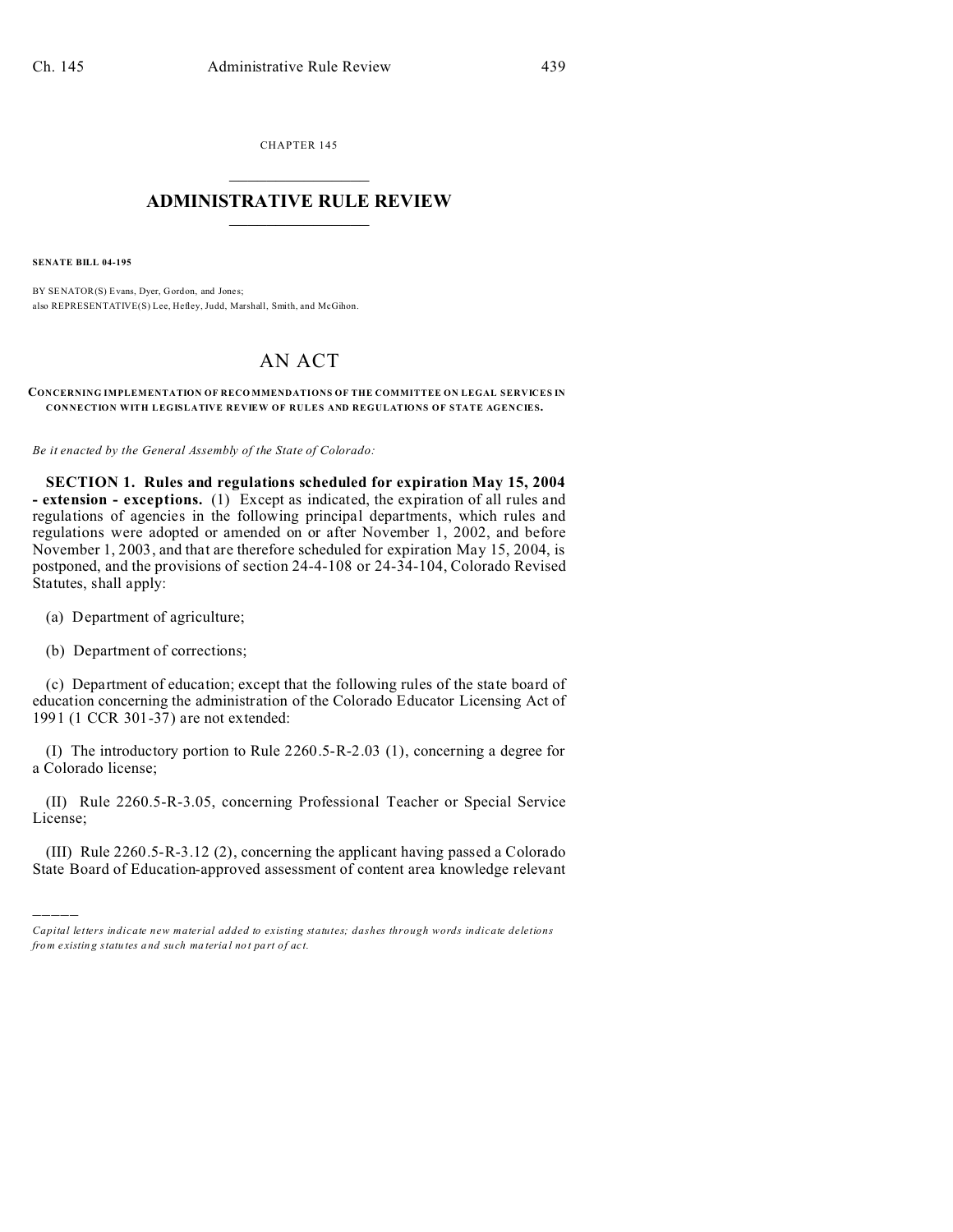to the person's teaching assignment;

(IV) Rule 2260.5-R-3.12 (4), concerning the applicant having met the content area requirements;

(V) Rule 2260.5-R-4.01, concerning AUTHORIZATION: ADJUNCT INSTRUCTOR;

(VI) Rule 2260.5-R-4.02, concerning AUTHORIZATION: INTERN;

(VII) Rule 2260.5-R-4.03, concerning AUTHORIZATION: EMERGENCY;

(VIII) Rule 2260.5-R-4.04, concerning AUTHORIZATION: CAREER AND TECHNICAL EDUCATION;

(IX) Rule 2260.5-R-4.10, concerning AUTHORIZATION: TEMPORARY;

(X) Rule 2260.5-R-4.11, concerning AUTHORIZATION: SCHOOL SPEECH-LANGUAGE PATHOLOGY ASSISTANT, FOR AGES BIRTH - 21;

(XI) Rule 2260.5-R-4.12, concerning AUTHORIZATION: TEACHER IN RESIDENCE (TIR);

(XII) Rule 2260.5-R-4.13, concerning AUTHORIZATION: TEMPORARY TEACHER ELIGIBILITY (TTE);

(XIII) Rule 2260.5-R-4.14, concerning ADJUNCT AUTHORIZATION: EDUCATIONAL INTERPRETER;

(XIV) Rule 2260.5-R-4.15, concerning AUTHORIZATION: JUNIOR RESERVE OFFICER TRAINING CORPS (JROTC);

(XV) Rule 2260.5-R-18.00 (1) (c) (ii), concerning training of alternatively-licensed teachers, including 225-clock hours of planned instruction and activities;

(d) Department of health care policy and financing; except that the following rules of the medical services board concerning medical assistance (10 CCR 2505-10) are not extended:

(I) Rule 8.920.1.B. 2., concerning each nursing facility reporting quarterly census figures;

Rule 8.920.1.C., concerning in addition to all other remedies for non-performance set forth in this staff manual;

(III) Rule 8.920.1.D. 1., concerning the grants for each calendar quarter shall completely distribute the aggregate amount of provider fees;

(IV) Rule 8.920.1.D. 3., concerning no grant being paid to a facility until its fees for the corresponding quarter have been collected in full by the department;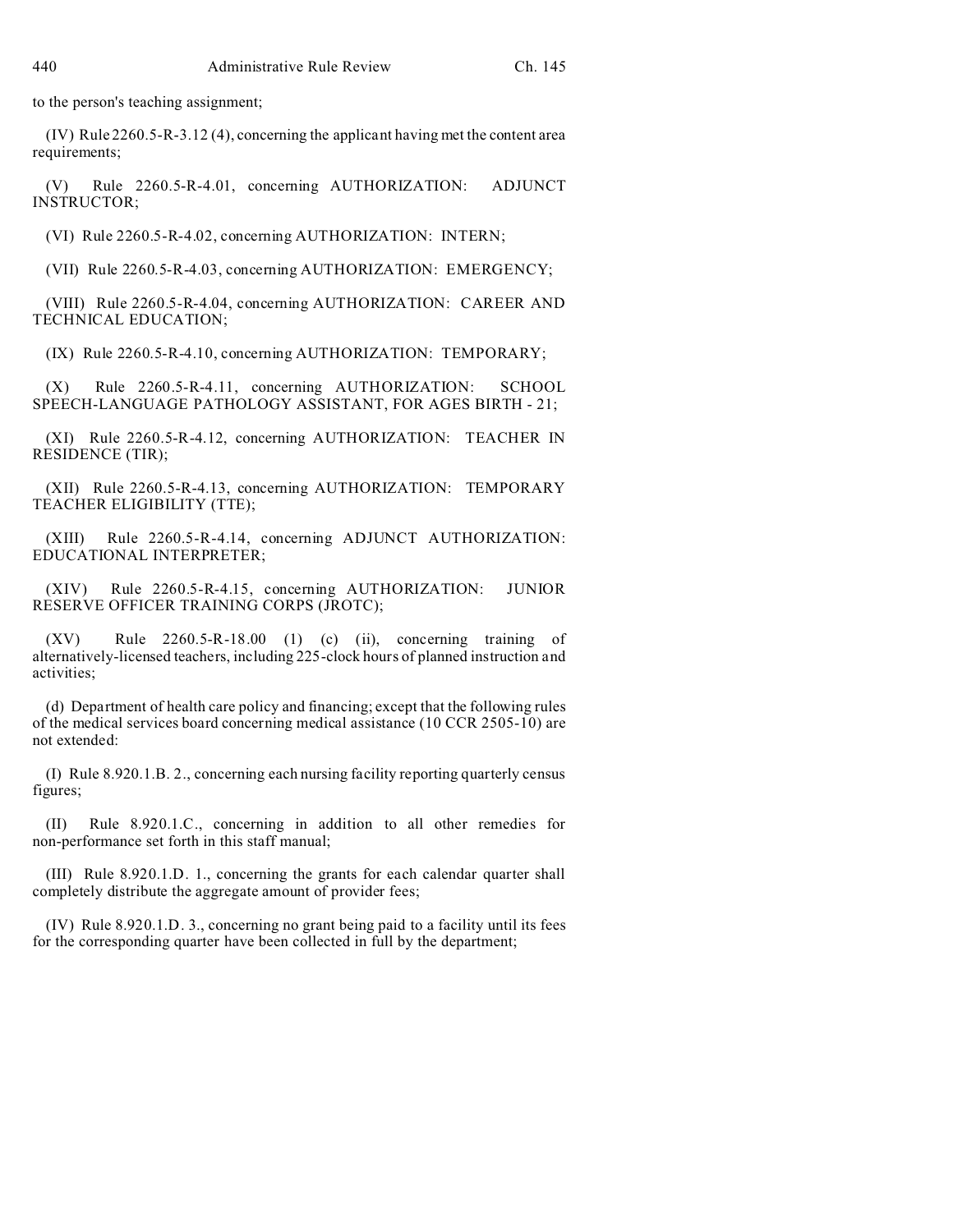(e) Department of higher education;

(f) Department of human services; except that the following rules of the state board of human services concerning the Colorado telecommunications equipment distribution program (TEDP) (12 CCR 2516-1) are not extended:

(I) The definition of "late deafened" contained in Rule 27.120;

(II) The definition of "physician" contained in Rule 27.120;

(III) Rule 27.140 D. 1., concerning an application fee for the Colorado telecommunications equipment distribution program;

(g) Department of labor and employment;

(h) Department of law;

(i) Department of local affairs;

(j) Department of natural resources; except that the following rule of the board of parks and outdoor recreation is not extended: Rule #106 a. 1. of Article IV of Chapter 1, concerning the carrying or discharging of explosives, firearms and/or other weapons on parks and outdoor recreation lands (2 CCR 405-1);

(k) Department of personnel;

(l) Department of public health and environment; except that the following rules of the air quality control commission of Regulation No. 8, control of hazardous air pollutants, Part B, concerning asbestos control are not extended (5 CCR 1001-10):

(I) Rule II.D.3.a.iv., concerning examination for new air monitoring specialist applicants;

(II) Rule II.D.3.b.iv., concerning examination for existing air monitoring specialist applicants;

(m) Department of public safety; except that the following rule of the executive director concerning the Colorado sex offender registration act is not extended (8 CCR 1507-24): Rule CBI-CSORA-4, concerning consideration of request;

(n) Department of regulatory agencies; except that the following rules are not extended:

(I) The following rule of the division of insurance concerning premium rate setting for small group health plans (3 CCR 702-4): Section 5. A. (3) (d) of Regulation 4-6-7, concerning tobacco use or smoking status;

(II) The following rule of the director of the division of registrations concerning barbers and cosmetologists (4 CCR 731-1): Rule 9. B., concerning prohibited practices of licensed cosmetologists and manicurists;